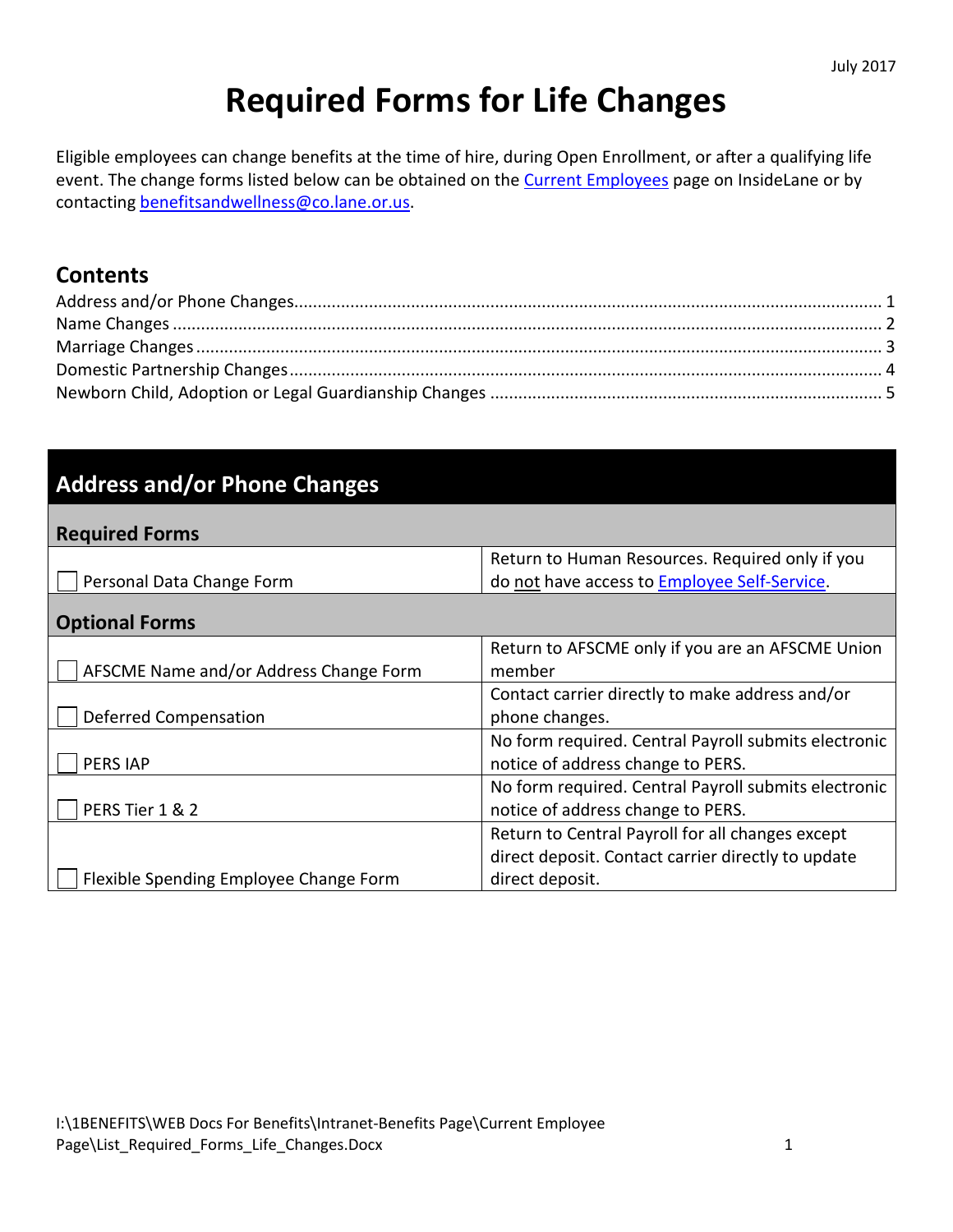## <span id="page-1-0"></span>**Name Changes**

| <b>Required Forms</b>                  |                                                  |
|----------------------------------------|--------------------------------------------------|
|                                        | Return to Human Resources and notify your        |
| Personal Data Change Form              | department payroll contact.                      |
| <b>Optional Forms</b>                  |                                                  |
|                                        | Return to AFSCME only if you are an AFSCME Union |
| AFSCME Name and/or Address Change Form | member.                                          |
|                                        | Contact Deferred Comp carrier directly to make   |
| Deferred Compensation                  | name changes.                                    |
|                                        | No form required. Central Payroll submits        |
| <b>PERS IAP</b>                        | electronic notice of name change to PERS.        |
|                                        | No form required. Central Payroll submits        |
| PERS Tier 1 & 2                        | electronic notice of name change to PERS.        |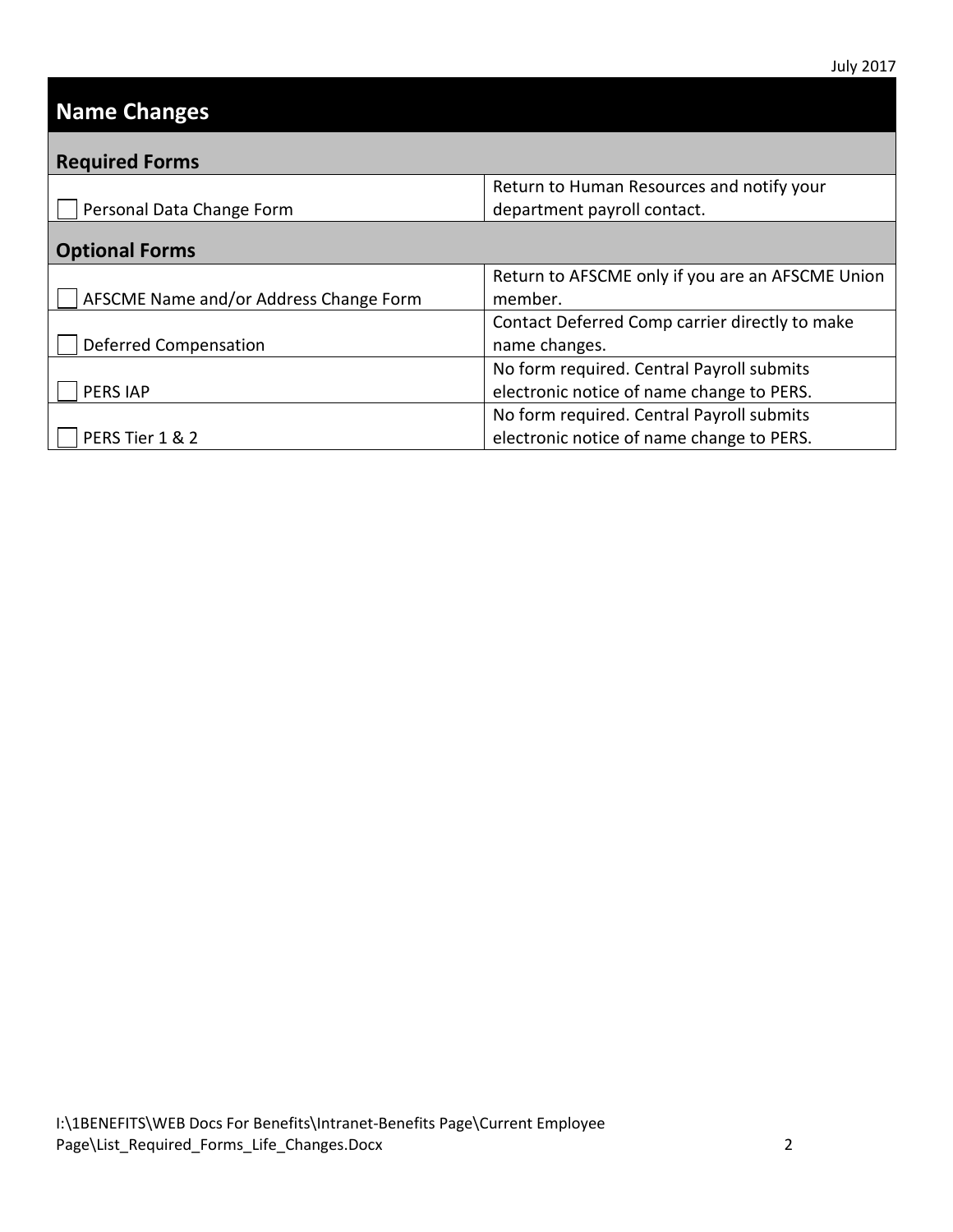#### <span id="page-2-0"></span>**Marriage Changes**

| <b>Required Forms</b>                                                           |                                                          |
|---------------------------------------------------------------------------------|----------------------------------------------------------|
| Health and Dental Enrollment Form and supporting                                |                                                          |
| eligibility documents (e.g. marriage license)                                   | Return to Human Resources.                               |
| Personal Data Change Form                                                       | Return to Human Resources.                               |
| <b>Optional Forms</b><br>*Strongly encouraged to update beneficiary information |                                                          |
|                                                                                 | Return to AFSCME only if you are an AFSCME Union         |
| AFSCME Name and/or Address Change Form                                          | member                                                   |
|                                                                                 | Return to Central Payroll only if change in bank         |
|                                                                                 | accounts. Only complete paper form if you do not         |
| <b>Direct Deposit</b>                                                           | have access to <b>Employee Self-Service</b> .            |
|                                                                                 | Return to Human Resources only if change in              |
|                                                                                 | emergency contact. Only complete paper form if           |
| <b>Emergency Contact</b>                                                        | you do not have access to <b>Employee Self-Service</b> . |
|                                                                                 | Contact Deferred Comp carrier directly to make           |
| <b>Deferred Compensation</b>                                                    | name, beneficiary and/or deferral amount changes.        |
|                                                                                 | No form required. Central Payroll submits                |
|                                                                                 | electronic notice of name and address change to          |
|                                                                                 | PERS. To update beneficiary information, contact         |
| <b>PERS IAP</b>                                                                 | PERS.                                                    |
|                                                                                 | No form required. Central Payroll submits                |
|                                                                                 | electronic notice of name and address change to          |
|                                                                                 | PERS. To update beneficiary information, contact         |
| PERS Tier 1 & 2                                                                 | PERS.                                                    |
| Reliance Standard Insurance Change Form (Group                                  |                                                          |
| Plan and Voluntary Plan)                                                        | Return to Human Resources.                               |
|                                                                                 | Return to Central Payroll only if change in tax          |
|                                                                                 | withholding. Only complete paper form if you do          |
| $W-4$                                                                           | not have access to Employee Self-Service.                |
|                                                                                 | Return to Human Resources only if opting out of          |
| Proof of Other Coverage Form                                                    | health plan.                                             |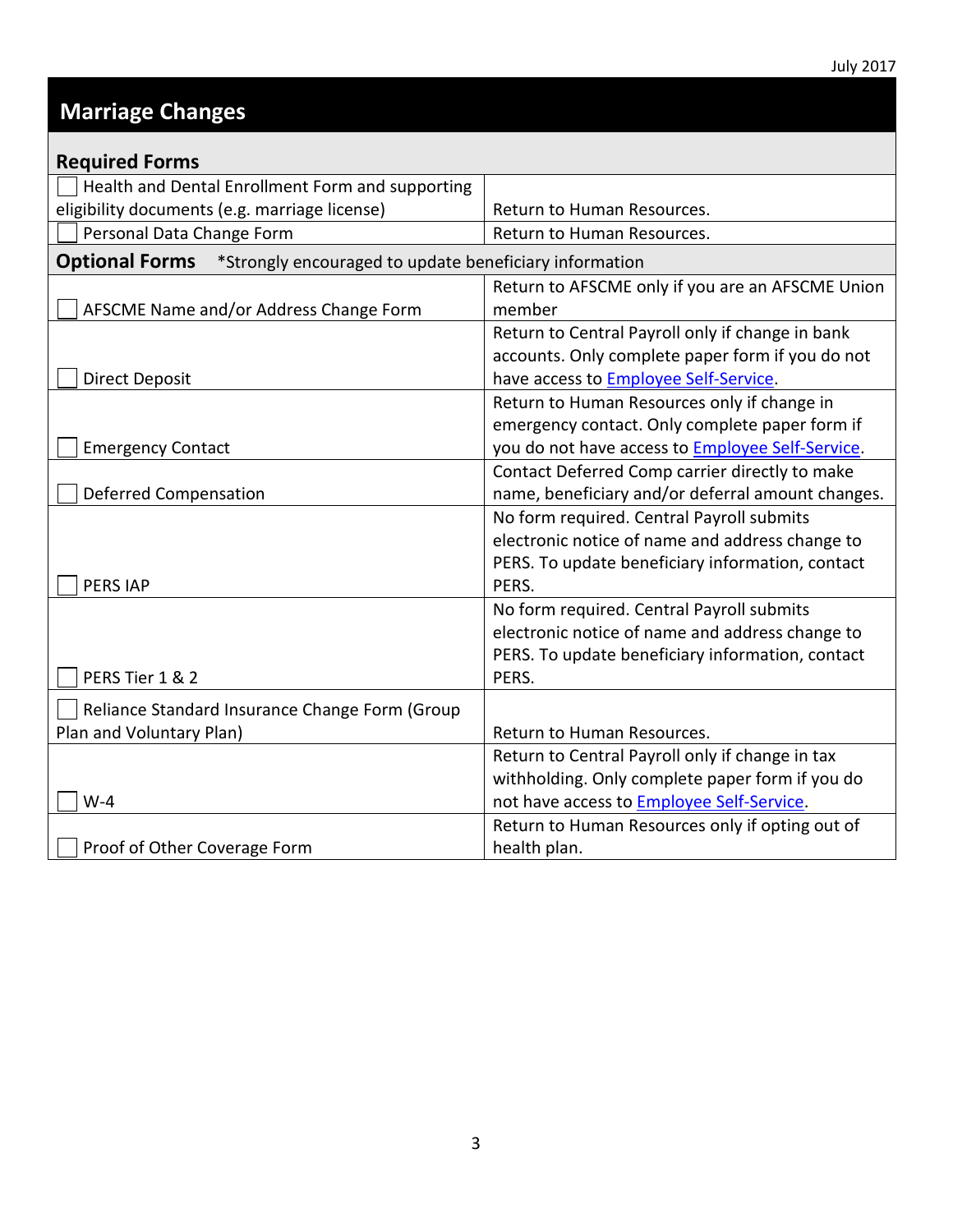## <span id="page-3-0"></span>**Domestic Partnership Changes**

| <b>Required Forms</b>                                                        |                                                   |
|------------------------------------------------------------------------------|---------------------------------------------------|
| <b>Health and Dental Enrollment Form</b>                                     | Return to Human Resources.                        |
| Affidavit of Domestic Partnership                                            | Return to Human Resources.                        |
| <b>Optional Forms</b> *Strongly encouraged to update beneficiary information |                                                   |
|                                                                              | Return to AFSCME only if you are an AFSCME Union  |
| AFSCME Name and/or Address Change Form                                       | member                                            |
|                                                                              | Return to Central Payroll only if change in bank  |
|                                                                              | accounts. Only complete paper form if you do not  |
| <b>Direct Deposit</b>                                                        | have access to <b>Employee Self-Service</b> .     |
|                                                                              | Return to Human Resources only if change in       |
|                                                                              | emergency contact. Only complete paper form if    |
| <b>Emergency Contact</b>                                                     | you do not have access to Employee Self-Service.  |
|                                                                              | Contact Deferred Comp carrier directly to make    |
| <b>Deferred Compensation</b>                                                 | name, beneficiary and/or deferral amount changes. |
|                                                                              | No form required. Central Payroll submits         |
|                                                                              | electronic notice of name and address change to   |
|                                                                              | PERS. To update beneficiary information, contact  |
| <b>PERS IAP</b>                                                              | PERS.                                             |
|                                                                              | No form required. Central Payroll submits         |
|                                                                              | electronic notice of name and address change to   |
|                                                                              | PERS. To update beneficiary information, contact  |
| PERS Tier 1 & 2                                                              | PERS.                                             |
| Reliance Standard Insurance Change Form (Group                               |                                                   |
| Plan and Voluntary Plan)                                                     | Return to Human Resources.                        |
|                                                                              | Return to Central Payroll only if change in tax   |
|                                                                              | withholding. Only complete paper form if you do   |
| $W-4$                                                                        | not have access to <b>Employee Self-Service</b> . |
| Certification of Tax-Qualified Dependent Form                                | Return to Human Resources.                        |
|                                                                              | Return to Human Resources only if opting out of   |
| Proof of Other Coverage Form                                                 | health plan.                                      |